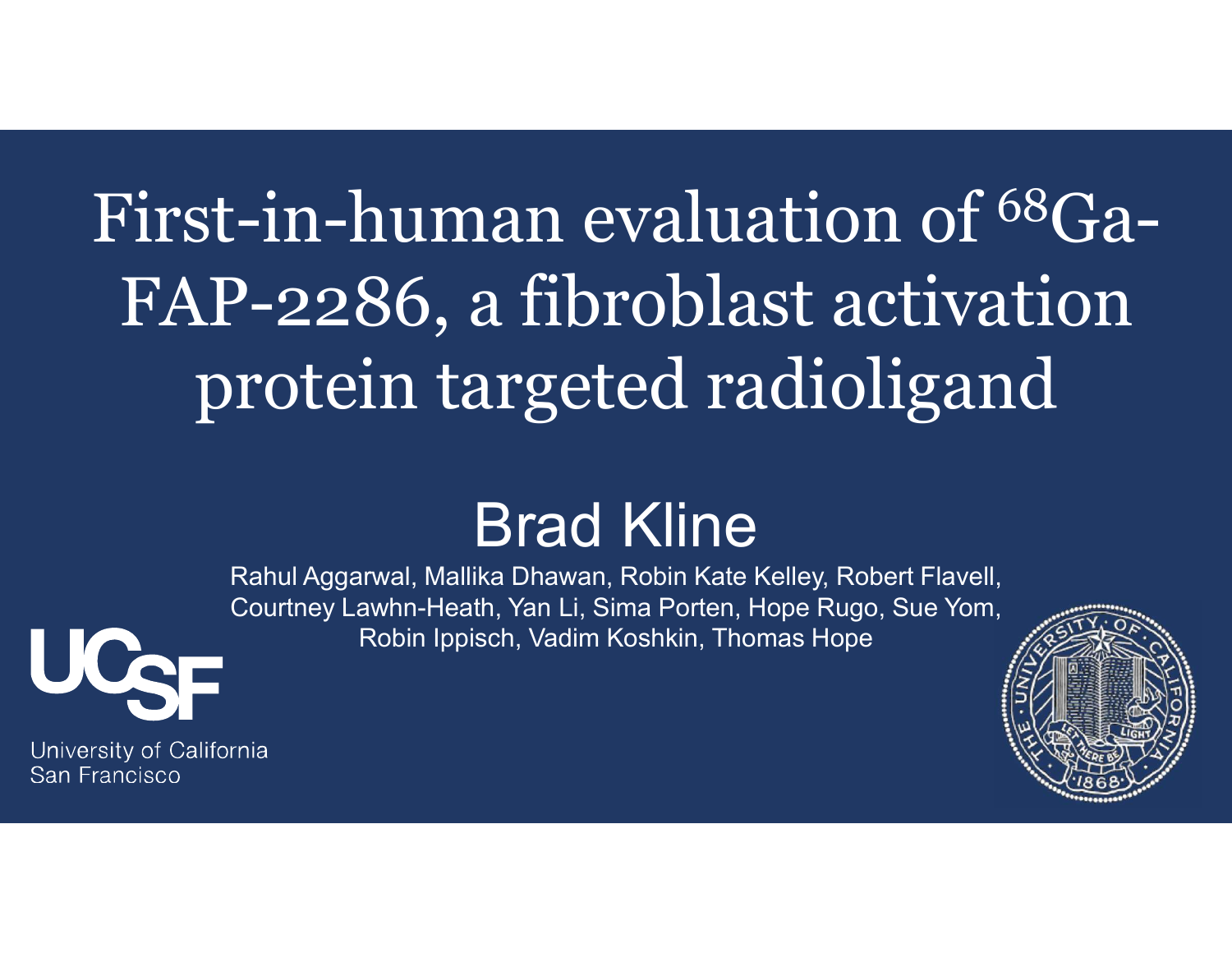#### No relevant disclosures

#### This work is funded by an investigatorinitiated trial grant from Clovis Oncology

 $2.2$  and  $2.2$  and  $2.2$  and  $2.2$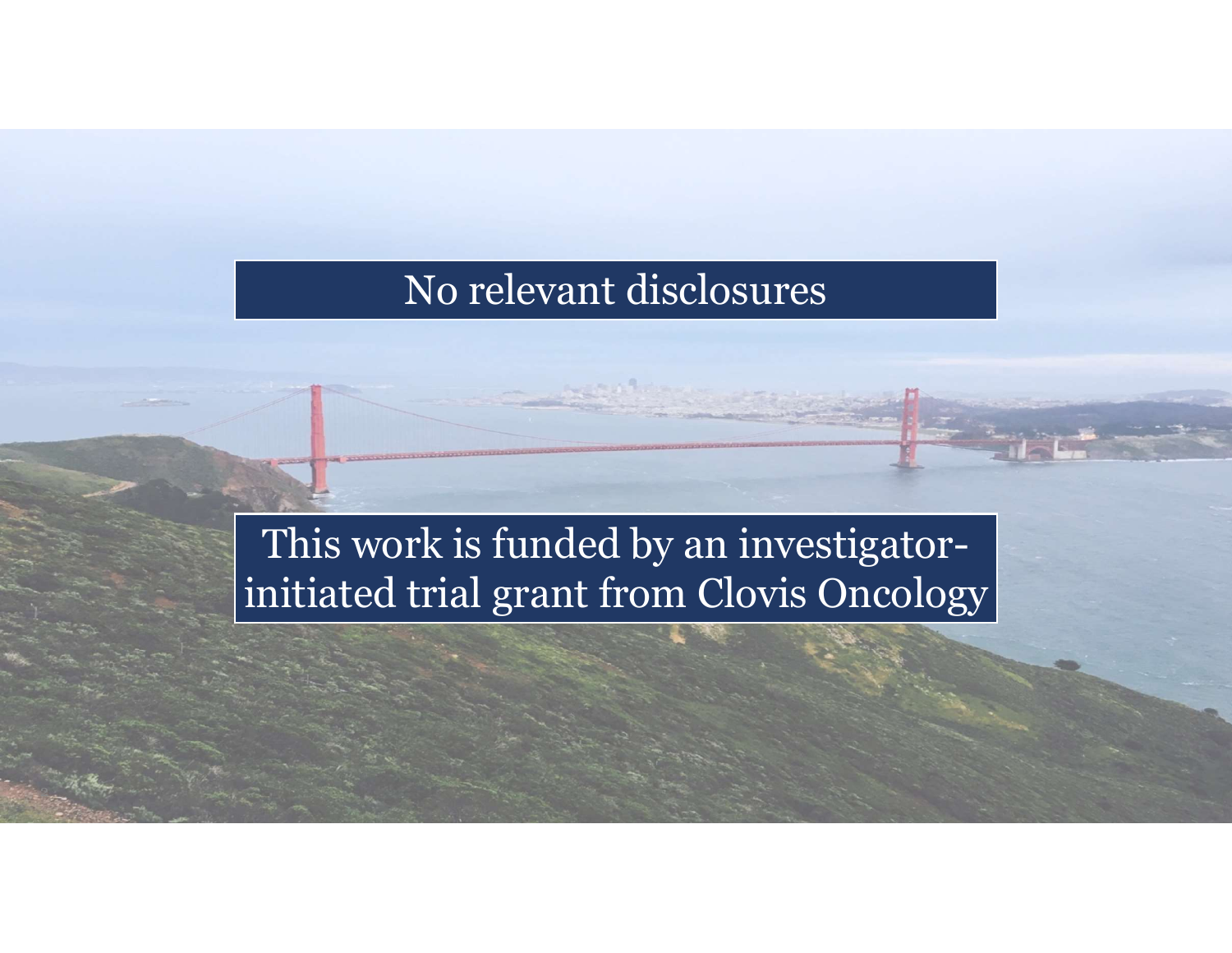#### FAP-2286

- FAP-2286<br>• Cyclic polypeptide linked to a<br>DOTA chelator<br>• Does not share the quinolone motif DOTA chelator
- FAP-2286<br>
byclic polypeptide linked to a<br>
OTA chelator<br>
 Does not share the quinolone motif<br>
used in the FAPI family of<br>
molecules used in the FAPI family of molecules **FAP-2286**<br>• Cyclic polypeptide linked to a<br>DOTA chelator<br>• Does not share the quinolone motif<br>used in the FAPI family of<br>• Is potent and selective for FAP,<br>and is stable in plasma
- and is stable in plasma



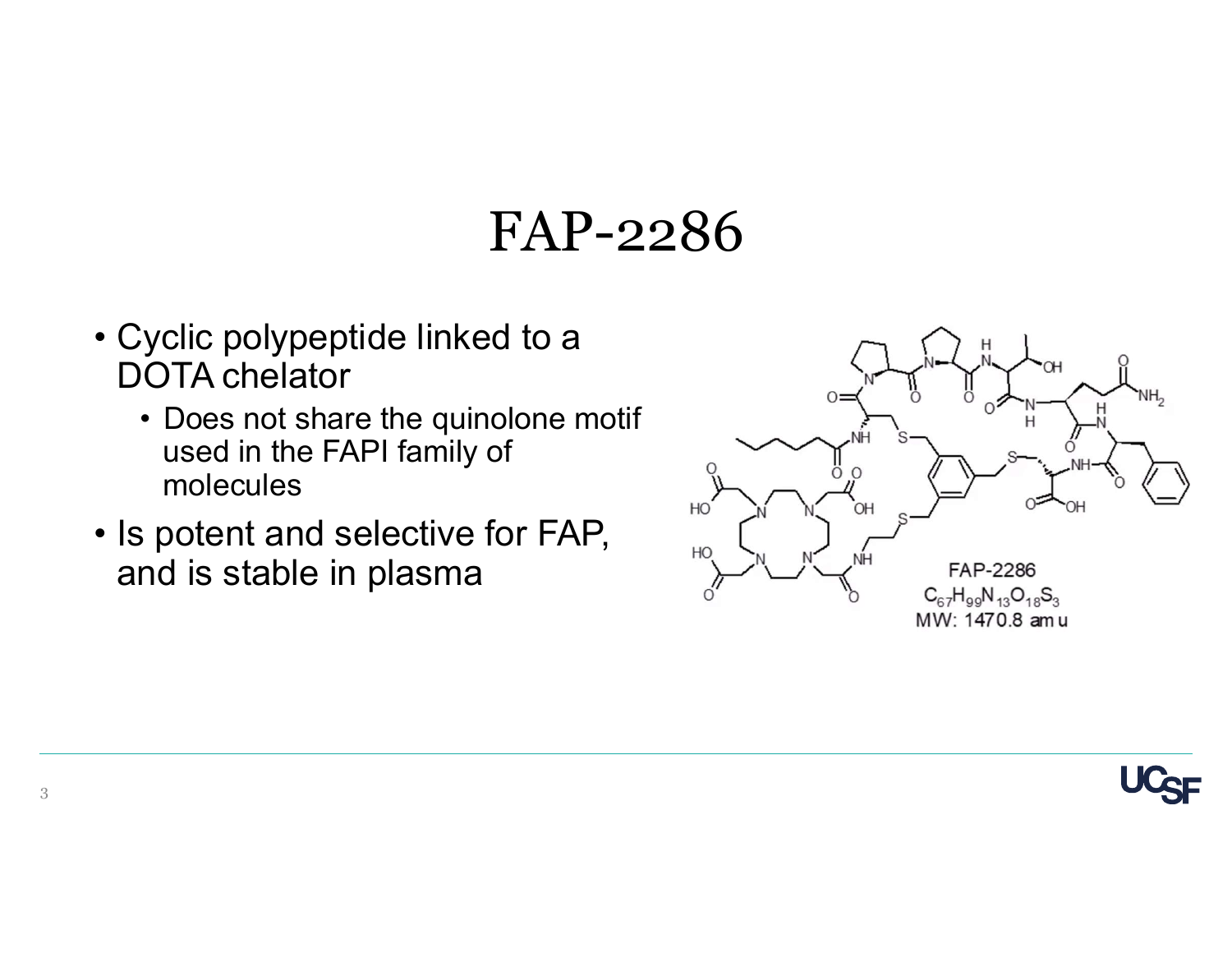## Imaging of Solid Tumors Using 68Ga-FAP-2286 Imaging of Solid Tu<br>FAP-2<br>• Three cohorts:<br>• Cohort 1 (n=10): Metastatic disease p<br>• as having RECIST 1.1 measurable di<br>• Agnostic to tumor type Imaging of Solid Tumors Using  $^{68}Ga$ -<br>FAP-2286<br>
hree cohorts:<br>
• Cohort 1 (n=10): Metastatic disease present on conventional imaging defined<br>
• showing RECIST 1.1 measurable disease or multiple bone metastases.<br>
• Cohort maging of Solid Tumo<br>FAP-228<br>e cohorts:<br>phort 1 (n=10): Metastatic disease present<br>s having RECIST 1.1 measurable disease of<br>exprosite to tumor type.<br>phort 2 (n=40): Metastatic disease present<br>s having RECIST 1.1 measurab Imaging of Solid Tumors Using <sup>68</sup>Ga–<br>
FAP-2286<br>
three cohorts:<br>
• Cohort 1 (n=10): Metastatic disease present on conventional imaging defined<br>
• as having RECIST 1.1 measurable disease or multiple bone metastases.<br>
• Co **erast confirmed breast confirmed breast cancer, pancreatic alsesses are diffused breast changers of the shaving RECIST 1.1 measurable disease or multiple bone metastases.**<br>
• Agnostic to tumor type.<br>
• Agnostic to tumor  $\rm{HAP-228}$ <br>
e cohorts:<br>
ohort 1 (n=10): Metastatic disease present<br>
s having RECIST 1.1 measurable disease c<br>
• Agnostic to tumor type.<br>
ohort 2 (n=40): Metastatic disease present<br>
s having RECIST 1.1 measurable disease

- 
- as having RECIST 1.1 measurable disease or multiple bone metastases. **FAP-2286**<br>
• Cohort 1 (n=10): Metastatic disease present on conventional imaging defined<br>
as having RECIST 1.1 measurable disease or multiple bone metastases.<br>
• Agnostic to tumor type.<br>
• Cohort 2 (n=40): Metastatic dis
	-
	- as having RECIST 1.1 measurable disease or multiple bone metastases.
		- castrate resistant prostate cancer, bladder cancer, or colon cancer.
		-
	- absence of RECIST 1.1 measurable disease or bone metastases.

NCT04621435

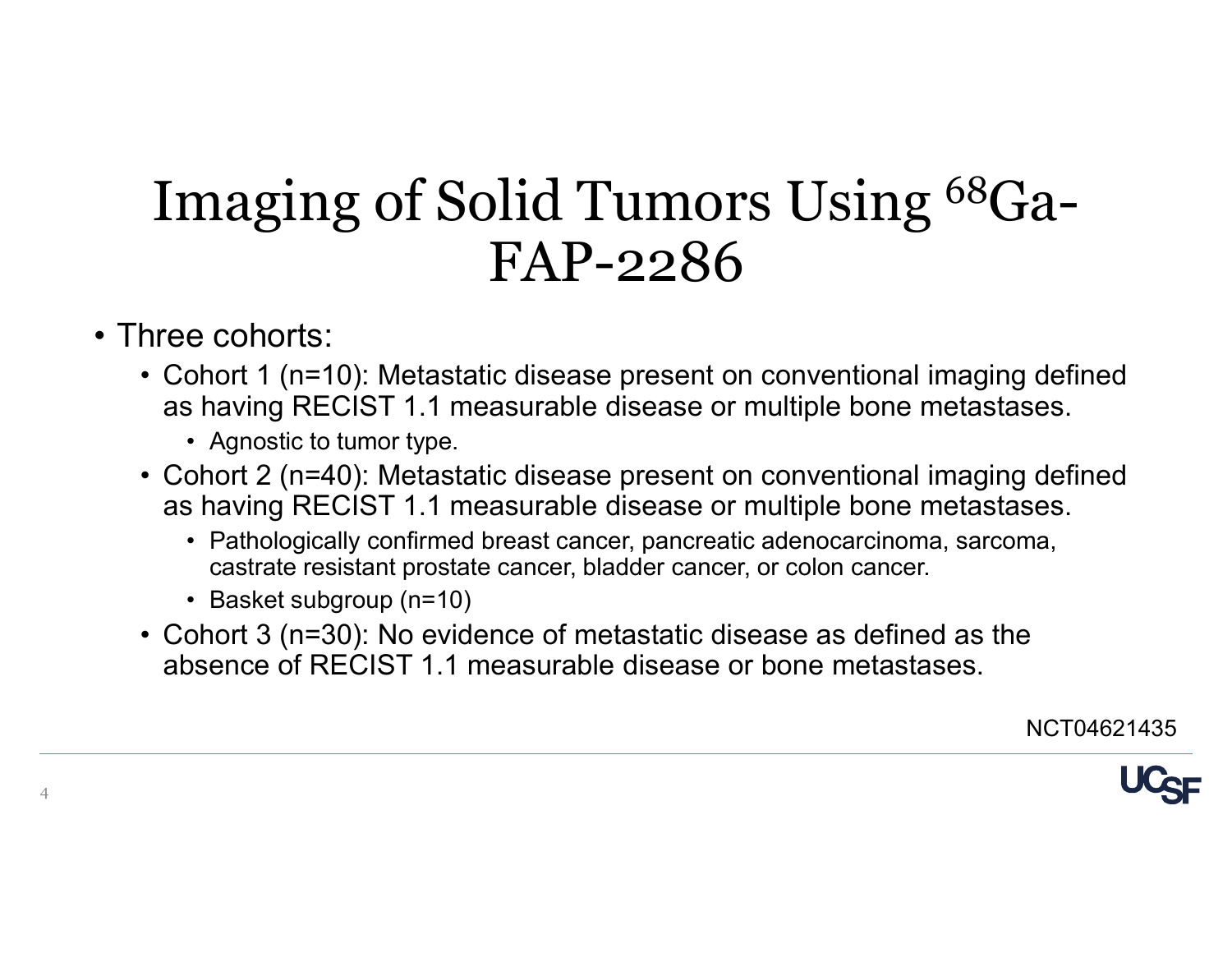#### Materials and Methods

| <b>Materials and Methods</b>                                                         |                   |                |
|--------------------------------------------------------------------------------------|-------------------|----------------|
|                                                                                      |                   |                |
|                                                                                      |                   |                |
|                                                                                      |                   |                |
|                                                                                      |                   |                |
| · Inclusion criteria:                                                                | <b>Tumor type</b> | # Enrolled     |
| • Age ≥18 years<br>• Confirmed solid tumor as defined<br>by one of the three cohorts | <b>Breast</b>     | 4              |
|                                                                                      | <b>Bladder</b>    | 17             |
|                                                                                      | Prostate          | 5              |
| • 48 patients enrolled from<br>December 2020 to June 2022                            | Colon             | $\overline{2}$ |
|                                                                                      | Head/neck         | $6\phantom{1}$ |
|                                                                                      | Pancreas          |                |
|                                                                                      | Sarcoma           | 7              |
|                                                                                      | Cholangio/HCC     | 5              |
|                                                                                      | Lung              |                |
|                                                                                      | <b>Total</b>      | 48             |

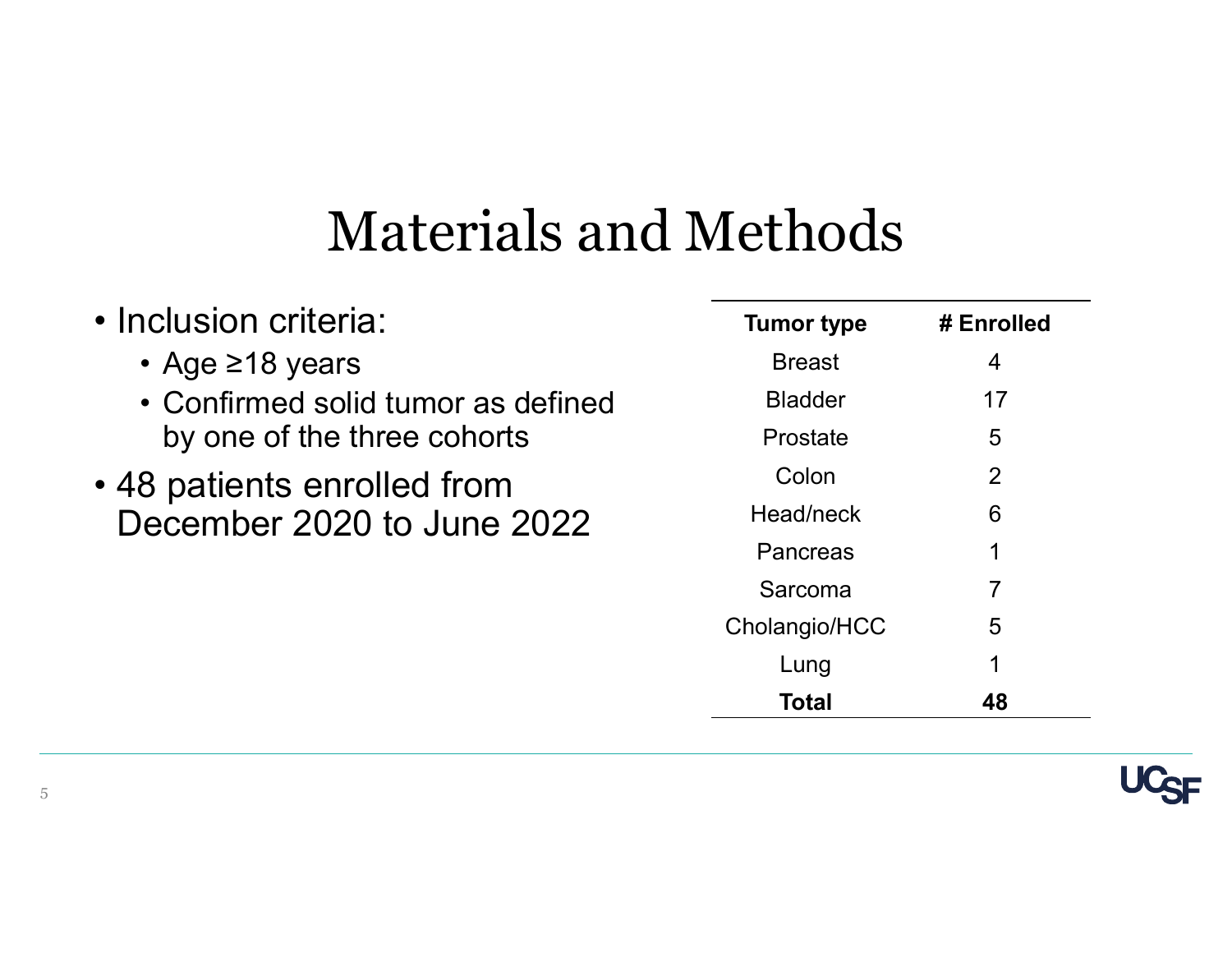# Materials and Methods Materials and Methods<br>• On average, patients received 5.9±1.3 mCi of <sup>68</sup>Ga-FAP-2286<br>and were imaged 64±7 minutes after injection.<br>• Reconstructed images were evaluated by a board-certified<br>nuclear medicine physician.

- and were imaged 64±7 minutes after injection. **Materials and Methors**<br>• On average, patients received 5.9±1.3 mCi of <sup>68</sup>Ga-FAP-2286<br>• Reconstructed images were evaluated by a board-certified<br>• Tumor-to-background ratio (TBR): SUV<sub>max lesion</sub> / SUV<sub>mean blood pool</sub><br>•
- nuclear medicine physician. **Materials and Weiter States (SCALL ACT)**<br>
• On average, patients received 5.9±1.3 mCi of <sup>68</sup>G<sub>i</sub><br>
• Reconstructed images were evaluated by a board<br>
• Reconstructed images were evaluated by a board<br>
• Tumor-to-background
- 
- - good image quality)
	-
- **Materials and Methods**<br>
In average, patients received 5.9±1.3 mCi of <sup>68</sup>Ga-FAP-2286<br>
d were imaged 64±7 minutes after injection.<br>
econstructed images were evaluated by a board-certified<br>
Iclear medicine physician.<br>
Imor **Materials and Methods**<br>• On average, patients received 5.9±1.3 mCi of <sup>68</sup>Ga-FAP-2286<br>
and were imaged 64±7 minutes after injection.<br>• Reconstructed images were evaluated by a board-certified<br>
• Tumor-to-background ratio the right lobe of the liver, middle of the spleen, right and left kidneys, and mediastinum (blood pool). • On average, patients received 5.9±1.3 mCi of <sup>68</sup>Ga-FAP-228<br>
and were imaged 64±7 minutes after injection.<br>
• Reconstructed images were evaluated by a board-certified<br>
• rumor-to-background ratio (TBR): SUV<sub>max lesion</sub>
- 



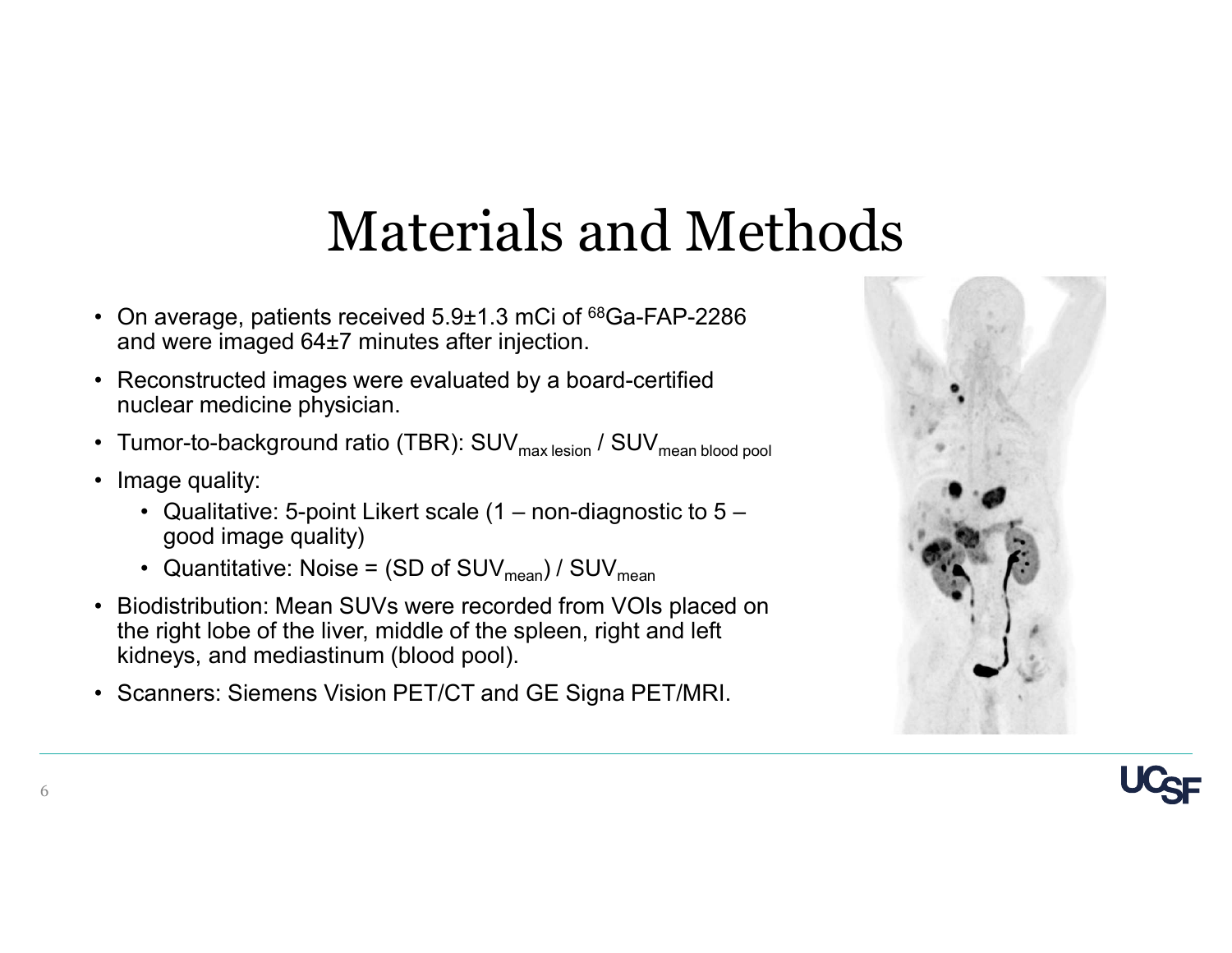#### Results: Image Quality and Noise





7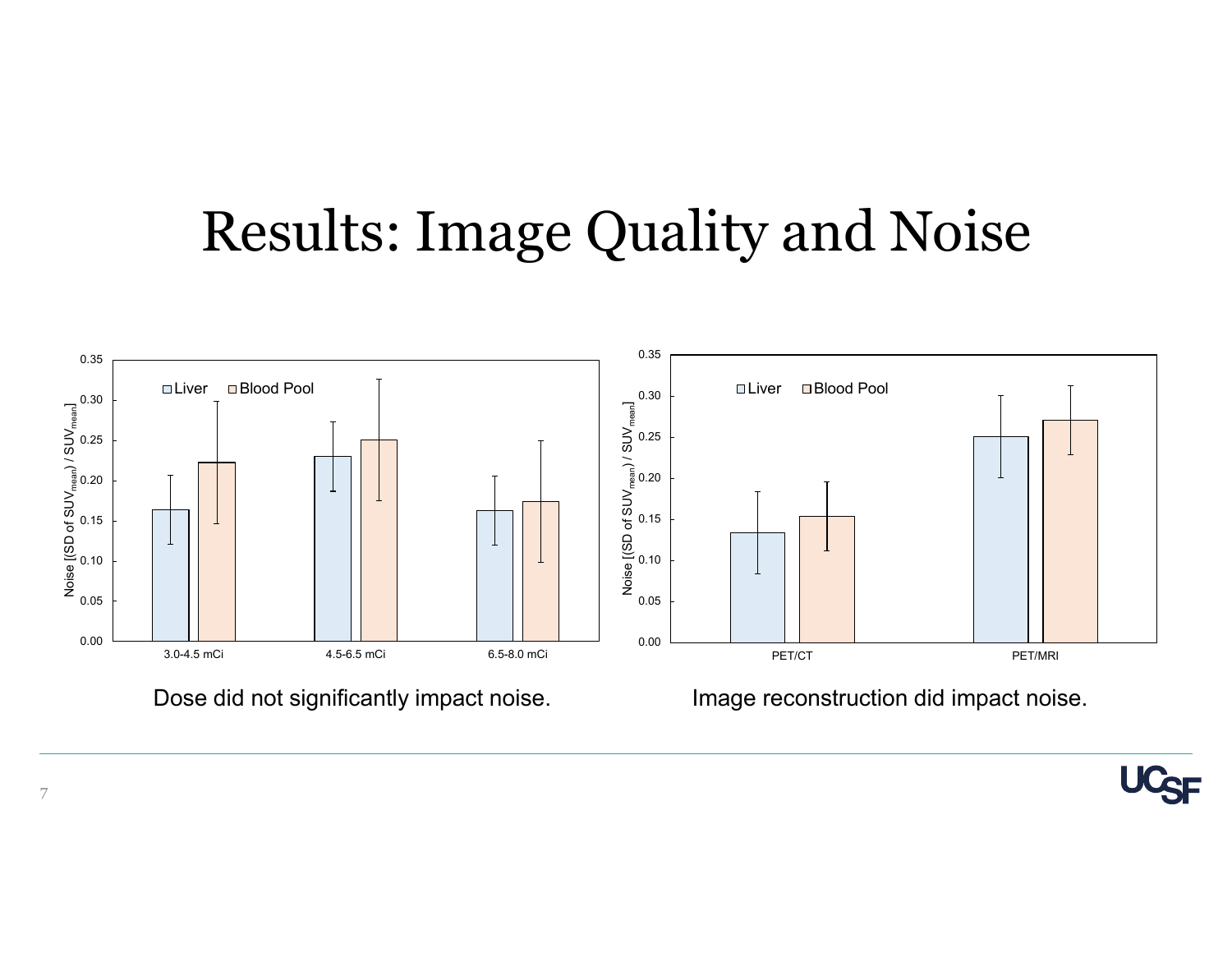#### Results: Biodistribution





Representative bladder cancer patient

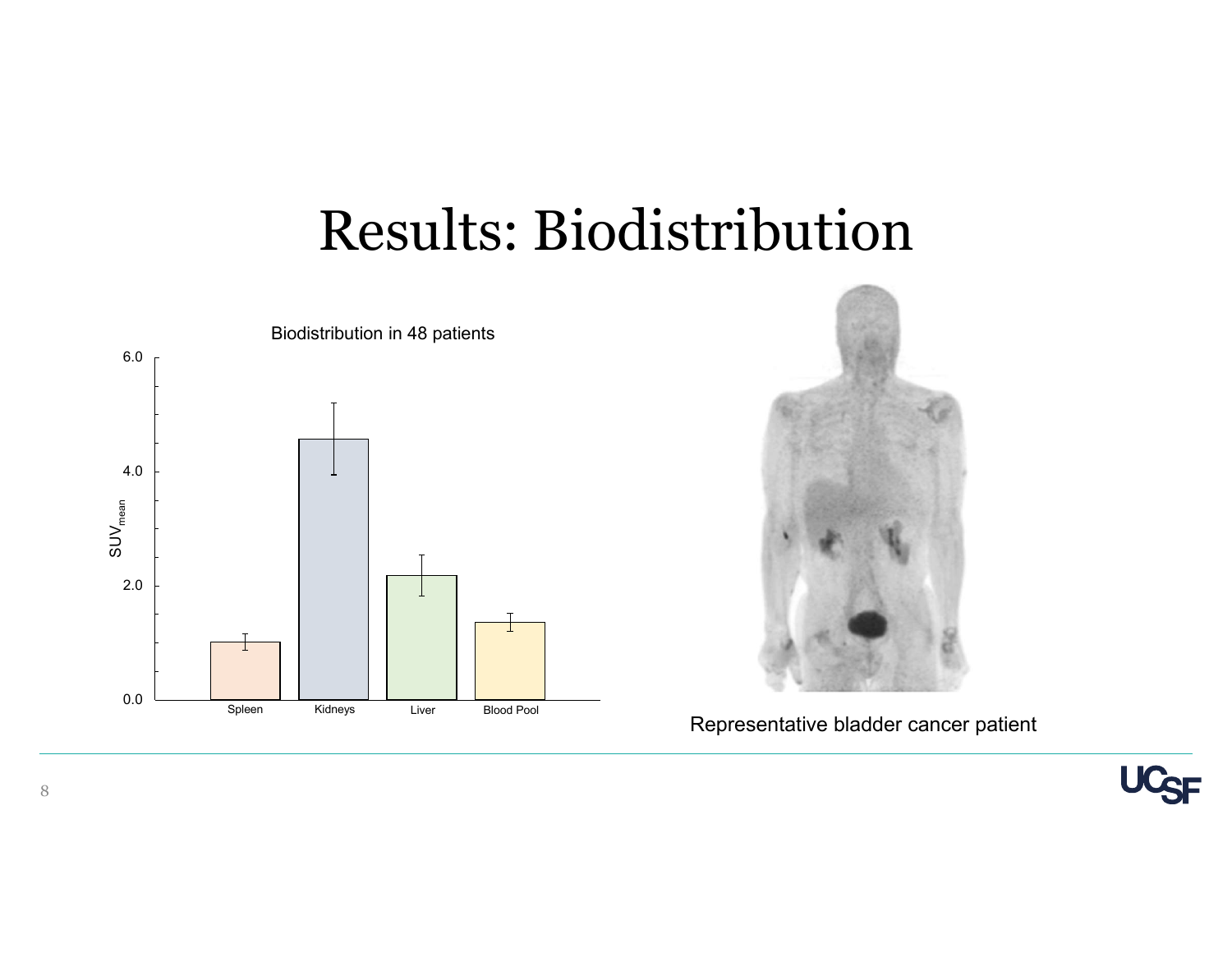#### Results: Tumor Uptake



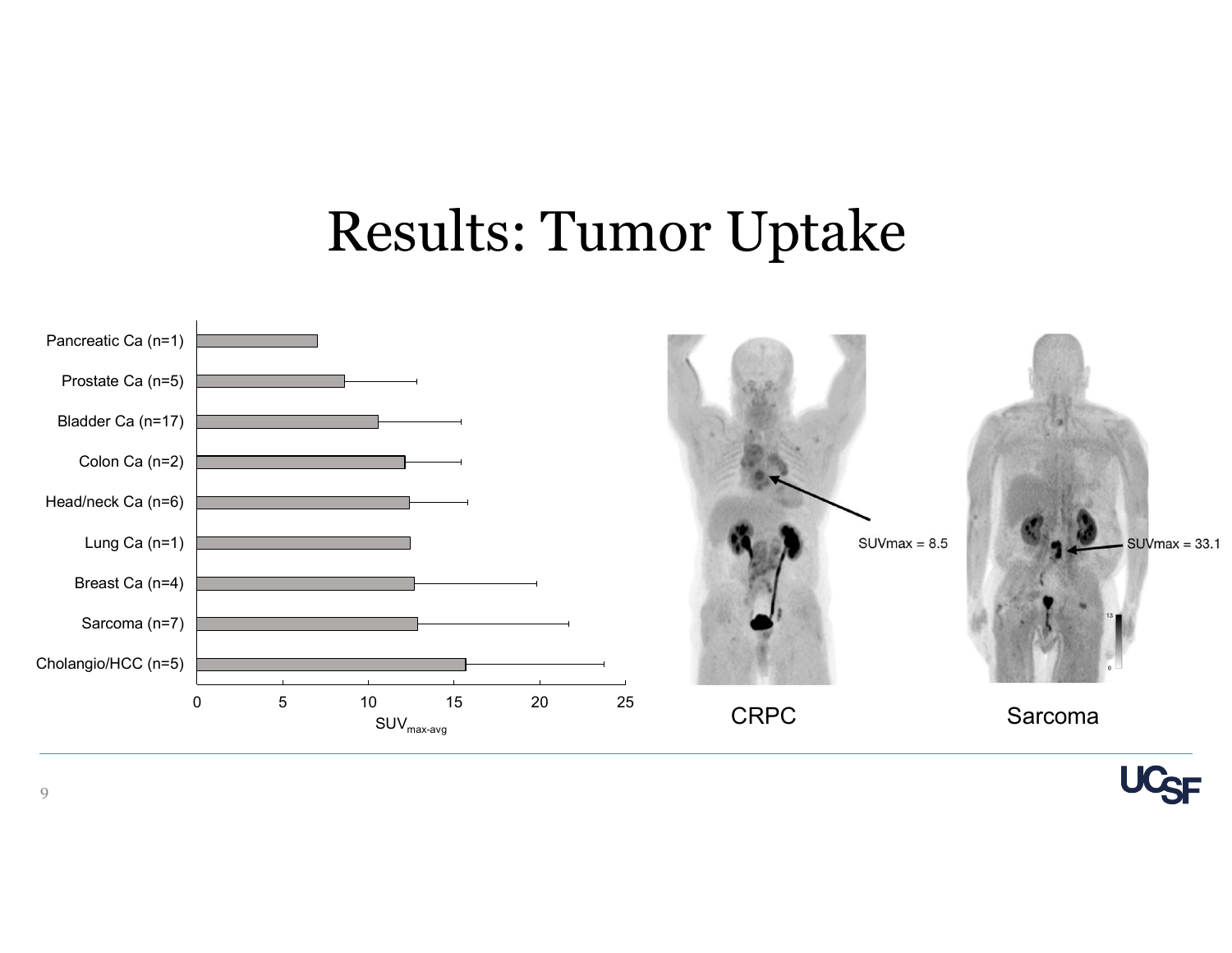#### Case Example #1: 76-year-old male with bladder cancer







\*No FDG PET comparison available

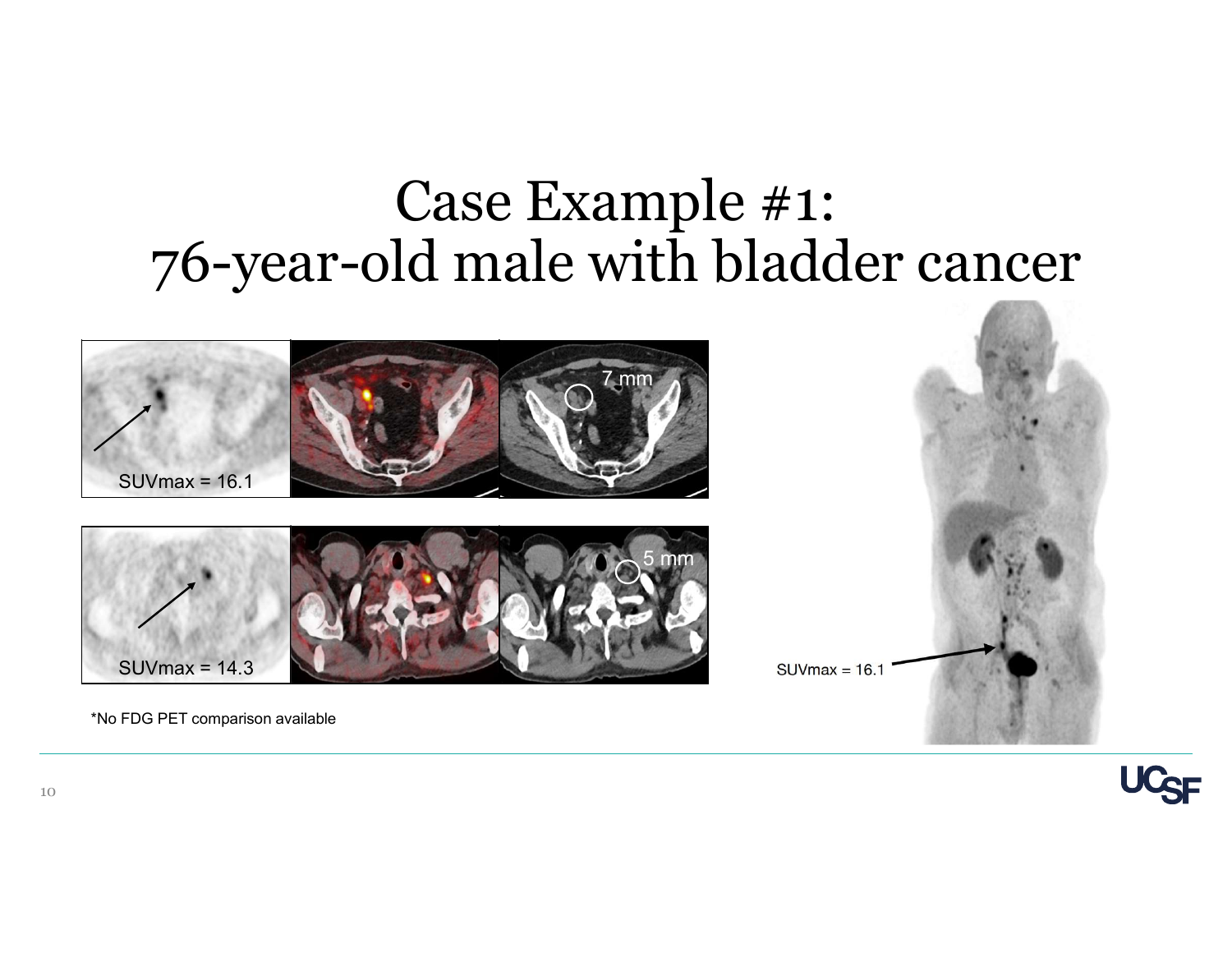

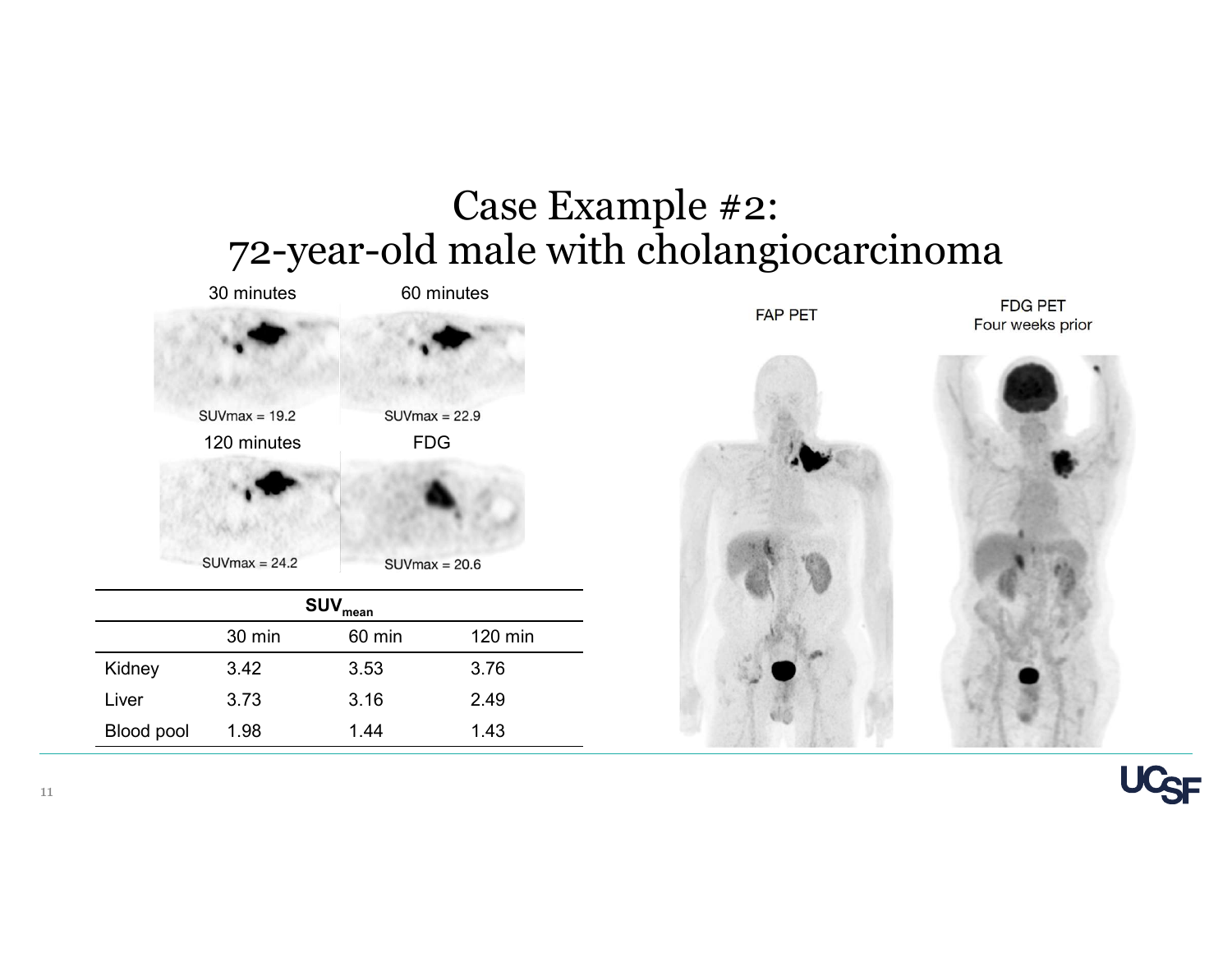#### Case Example #3: 72-year-old female with invasive lobular breast cancer



SUVmax 2.1 Rt - 2.3 Lt



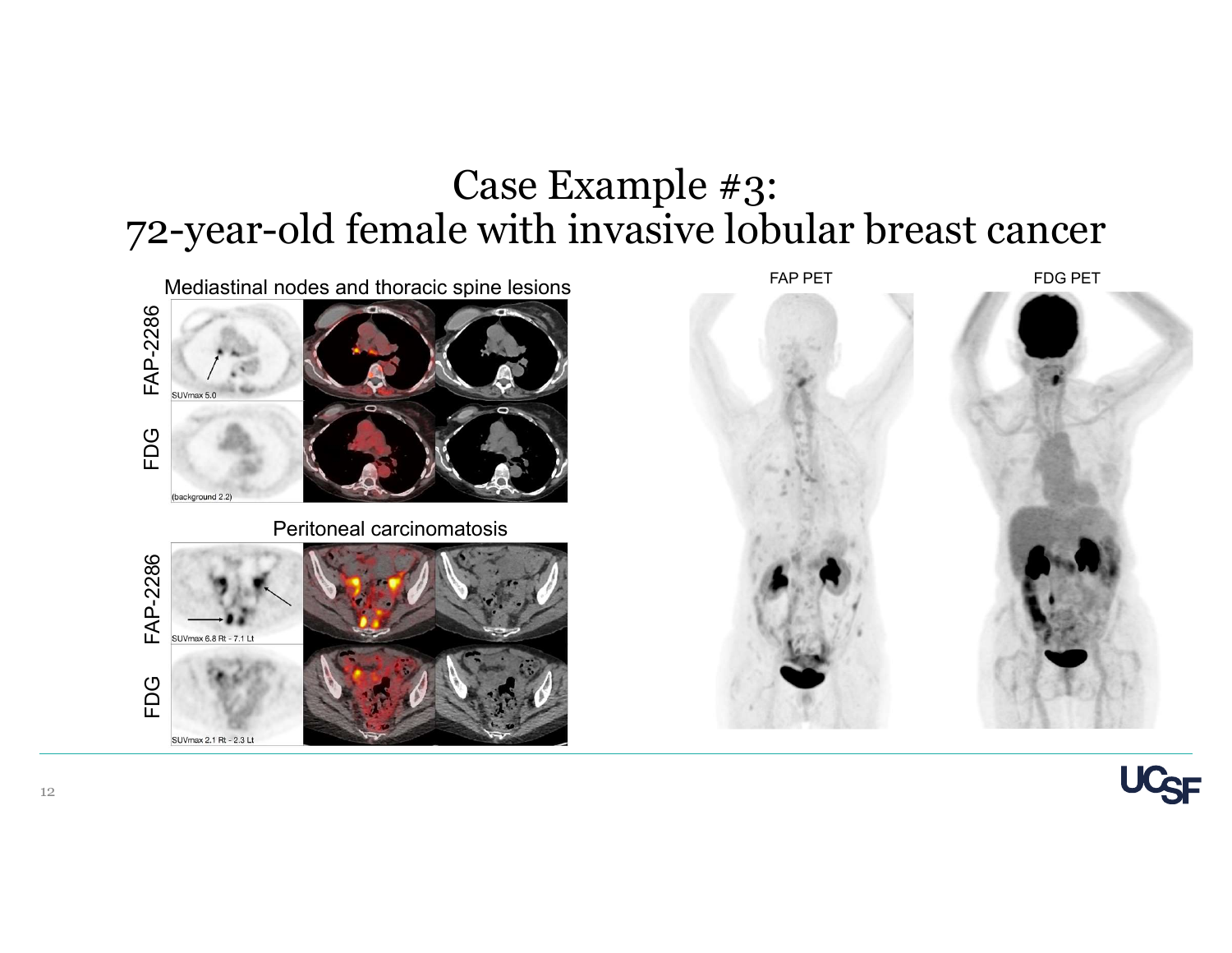

#### Summary

- **Summary**<br>• The dose of <sup>68</sup>Ga-FAP-2286 did not<br>have a significant impact on image<br>quality. have a significant impact on image quality.
- **Summary**<br>• The dose of <sup>68</sup>Ga-FAP-2286 did not<br>have a significant impact on image<br>quality.<br>• Biodistribution mimics FAPI<br>compounds, with the highest activity<br>the kidneys consistent with renal compounds, with the highest activity in the kidneys consistent with renal excretion.
- 68Ga-FAP-2286 PET is a promising tool for staging patients across cancer types.